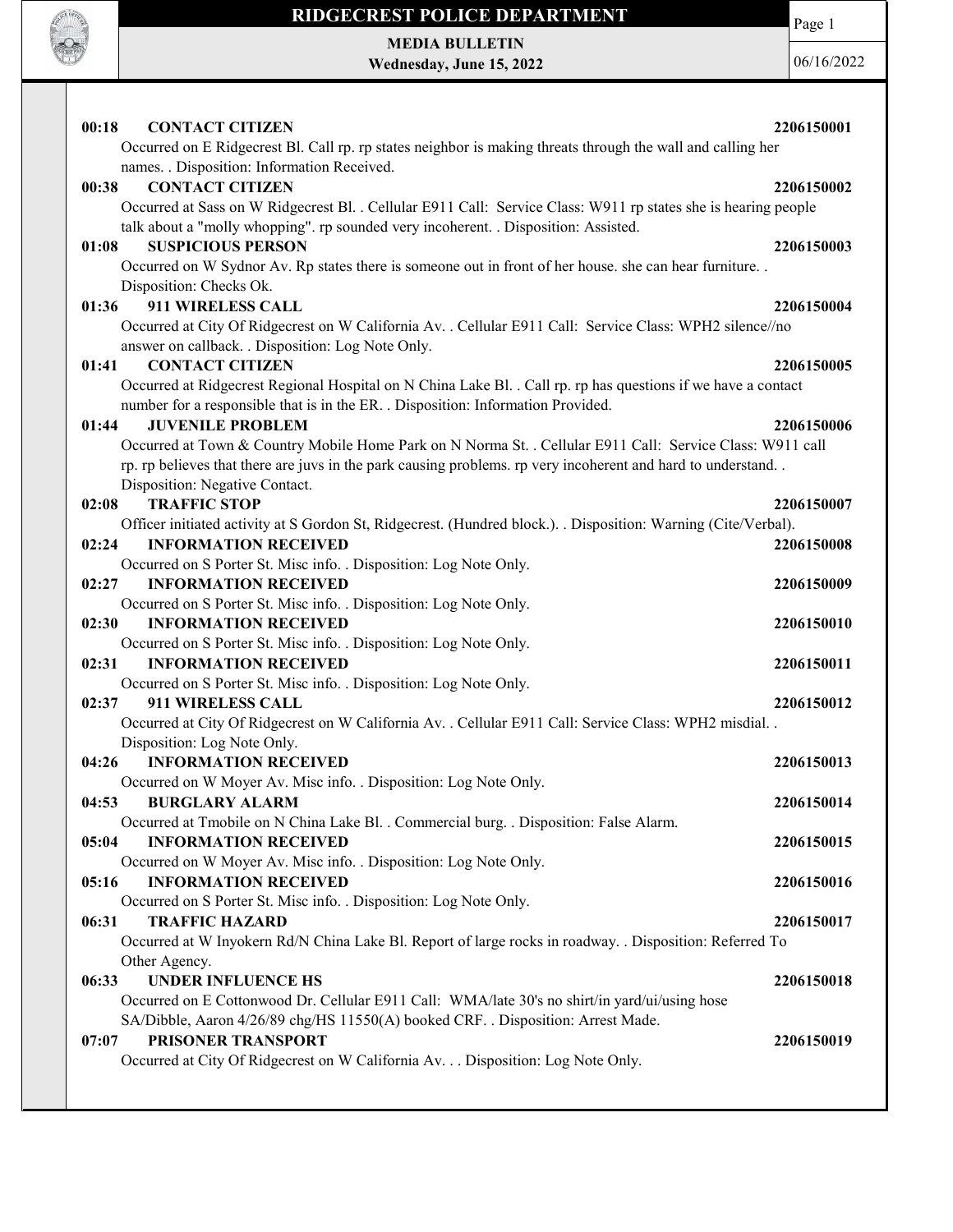

MEDIA BULLETIN Wednesday, June 15, 2022 Page 2

| 07:31<br><b>HARASSMENT</b>                                                                                               | 2206150020 |
|--------------------------------------------------------------------------------------------------------------------------|------------|
| Occurred on E Ridgecrest Bl. RP in the lobby wants to file a report-her neighbor is telling her move                     |            |
| Disposition: Information Received.                                                                                       |            |
| PROPERTY DAMAGE ONLY TC<br>07:52                                                                                         | 2206150021 |
| Occurred at Walgreens #09030 on W Drummond Av. . Grey van and silver ford- both are parked in the parking                |            |
| lot- male is bleeding from his nose. . Disposition: Report Taken.                                                        |            |
| 08:10<br><b>CONTACT CITIZEN</b>                                                                                          | 2206150022 |
| Occurred at City Of Ridgecrest on W California Av. . CALL RP would like to talk to an officer about an incident          |            |
| at pearson park yesterday involving his son. . Disposition: Negative Contact.                                            |            |
| <b>CONTACT CITIZEN</b><br>08:19                                                                                          | 2206150023 |
| Occurred on W Benson Av. RP in the lobby would like to speak with an Officer regarding case 22-1903                      |            |
| Disposition: Necessary Action Taken.<br><b>CODE VIOLATION</b><br>08:52                                                   |            |
| Officer initiated activity at W Langley Av, Ridgecrest. . Disposition: Report Taken.                                     | 2206150024 |
| <b>SUSPICIOUS CIRCUMSTANCES</b><br>09:06                                                                                 | 2206150025 |
| Occurred at W Rader Av/S Downs St. Cellular E911 Call: Report of male on bike carrying television /Anon RP.              |            |
| . Disposition: Gone Prior to Arrival.                                                                                    |            |
| <b>MEDICAL AID</b><br>09:07                                                                                              | 2206150026 |
| Occurred on E California Av. Cellular E911 Call: EMS request. . Disposition: Referred To Other Agency.                   |            |
| <b>SEARCH WARRANT</b><br>09:41                                                                                           | 2206150027 |
| Officer initiated activity at S Ranger St, Ridgecrest. . Disposition: Necessary Action Taken.                            |            |
| 10:36<br><b>CONTACT CITIZEN</b>                                                                                          | 2206150028 |
| Occurred on N Ewing Ci. CONTACT VIA 21. Disposition: Information Received.                                               |            |
| 10:54<br><b>CIVIL PROBLEM</b>                                                                                            | 2206150029 |
| Occurred on N Sanders St. Cellular E911 Call: RP in verbal argument with contractor over work not completed              |            |
| and who had a more difficult childhood. . Disposition: Checks Ok.                                                        |            |
| <b>MEDICAL AID</b><br>10:58                                                                                              | 2206150030 |
| Occurred on S Greenlawn St. Cellular E911 Call: LIFT ASSIST. . Disposition: Referred To Other Agency.<br><b>ACO CALL</b> | 2206150031 |
| 11:06<br>Officer initiated activity at S Mayo St, Ridgecrest. (Hundred block.) LOOSE DOG. . Disposition: Animal Control  |            |
| Handled.                                                                                                                 |            |
| <b>ACO CALL</b><br>11:20                                                                                                 | 2206150032 |
| Officer initiated activity at W Langley Av, Ridgecrest. Report of abandoned animal. . Disposition: Animal                |            |
| Control Handled.                                                                                                         |            |
| 11:53<br><b>THEFT</b>                                                                                                    | 2206150033 |
| Occurred on W Coral Av. RP in the lobbly to report that a large amount of money was taken from her accounts.             |            |
| . Disposition: Information Provided.                                                                                     |            |
| 911 WIRELESS CALL<br>12:16                                                                                               | 2206150034 |
| Occurred at City Of Ridgecrest on W California Av. . Cellular E911 Call: Hangup. . Disposition: Log Note Only.           |            |
| <b>ACO CALL</b><br>12:36                                                                                                 | 2206150035 |
| Officer initiated activity at W Howell Av, Ridgecrest. Report of foul fowl. . Disposition: Warning (Cite/Verbal).        |            |
| <b>FOUND BICYCLE</b><br>12:40                                                                                            | 2206150036 |
| Occurred at N Sunland St/N Michele St. BICYCLE ON THE CORNER OF LOCATION. . Disposition: Report                          |            |
| Taken.<br>911 WIRELESS CALL<br>12:47                                                                                     | 2206150037 |
| Occurred at City Of Ridgecrest on W California Av. . Cellular E911 Call: Female stating child accidenally dialed         |            |
| 9-1-1. Disposition: Log Note Only.                                                                                       |            |
|                                                                                                                          |            |
|                                                                                                                          |            |
|                                                                                                                          |            |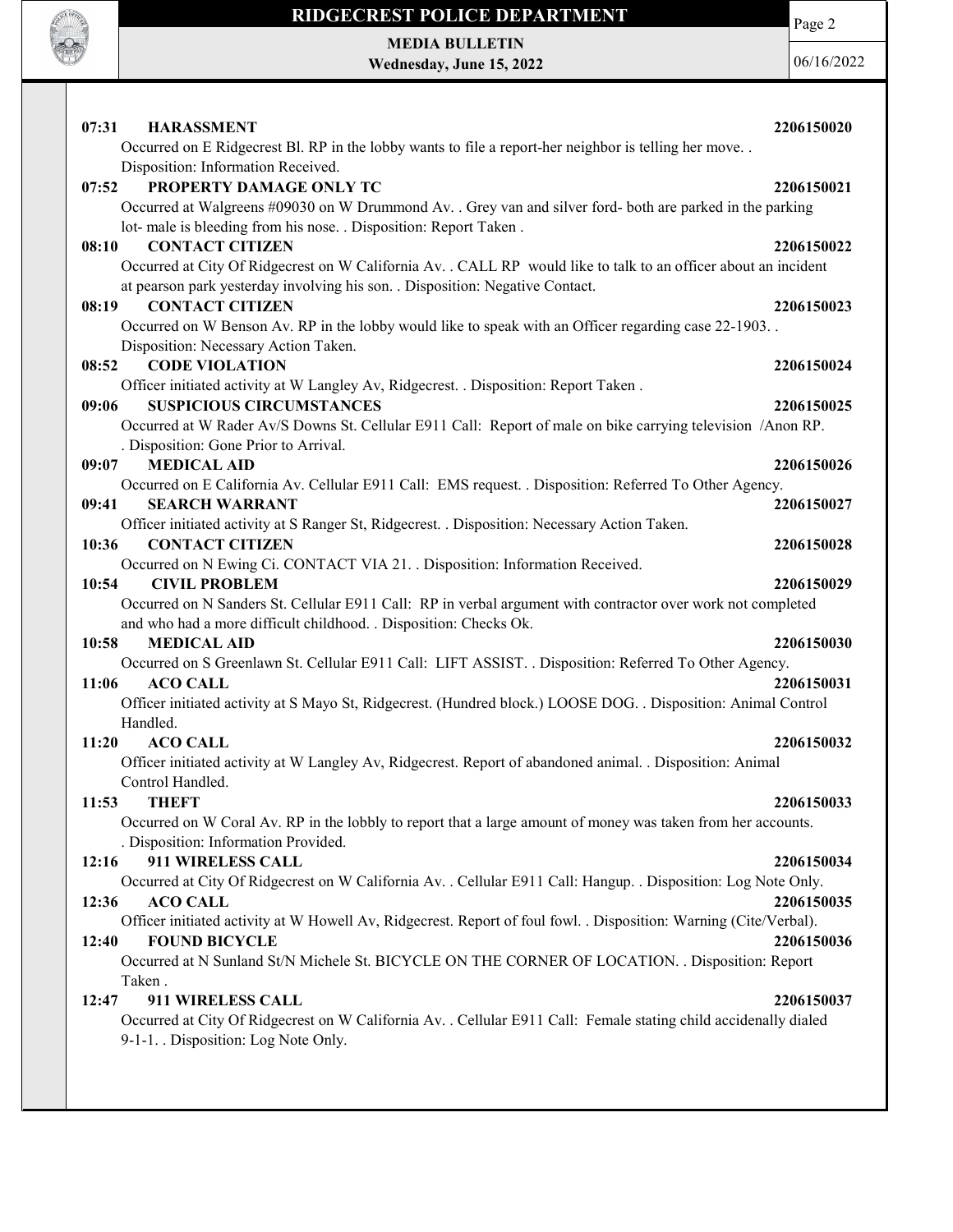

MEDIA BULLETIN Wednesday, June 15, 2022

**CONTRACTOR** 

| 12:54                  | 2206150038                                                                                                               |
|------------------------|--------------------------------------------------------------------------------------------------------------------------|
|                        |                                                                                                                          |
| 12:56                  | 2206150039                                                                                                               |
|                        | Occurred at City Of Ridgecrest on W California Av. . RP IN LOBBY. . Disposition: Information Provided.                   |
| 12:56                  | 2206150040                                                                                                               |
|                        | Occurred on W Coral Av. Rp states she is in escrustiating pain and she cant walk and is stuck in a chair, rp             |
|                        |                                                                                                                          |
| 12:58                  | 2206150041                                                                                                               |
|                        |                                                                                                                          |
| 13:28                  | 2206150042                                                                                                               |
|                        |                                                                                                                          |
| 13:29                  | 2206150043                                                                                                               |
|                        | Occurred on N Norma St. Rp states neighbors are making too much noise while they are moving out. .                       |
|                        |                                                                                                                          |
| 13:45                  | 2206150044                                                                                                               |
|                        | Occurred at City Of Ridgecrest on W California Av. . Cellular E911 Call: Open line/rustling sounds. .                    |
|                        |                                                                                                                          |
| 13:58                  | 2206150045                                                                                                               |
|                        | Occurred at City Of Ridgecrest on W California Av. . Rp would like P4 to contact them via 21. . Disposition:             |
|                        |                                                                                                                          |
| 14:06                  | 2206150046                                                                                                               |
|                        | Occurred at Gateway Elementary School on S Gateway Bl. . 1 male and one female on a video going to get into              |
|                        |                                                                                                                          |
| 14:07                  | 2206150047                                                                                                               |
|                        |                                                                                                                          |
|                        | Service Class: WPH2 neighbor is throwing the chickens and cages over the fence/has killed some of the                    |
|                        |                                                                                                                          |
| 14:13                  | 2206150048                                                                                                               |
|                        | Occurred at City Of Ridgecrest on W California Av. . In lobby. . Disposition: Necessary Action Taken.                    |
| 14:15                  | 2206150049                                                                                                               |
|                        | Officer initiated activity at N Krista Ct, Ridgecrest. (Hundred block.). . Disposition: Necessary Action Taken.          |
| 14:20                  | 2206150050                                                                                                               |
|                        | Occurred on N Sierra View St. Rp states her daughter and neighbor are currently arguing inside the residence.            |
|                        |                                                                                                                          |
| 14:26 VANDALISM REPORT | 2206150051                                                                                                               |
|                        | Occurred on W Langley Av. RP requesting an Officer -RP states that there are broken windows on the                       |
|                        |                                                                                                                          |
|                        |                                                                                                                          |
|                        |                                                                                                                          |
| 14:31                  | 2206150052                                                                                                               |
| 14:32                  |                                                                                                                          |
|                        | 2206150053<br>Occurred at Department Of Human Services on E Ridgecrest Bl. . CALL RP/wants to file stolen bike report/rp |
|                        |                                                                                                                          |
| 14:32                  | 2206150054                                                                                                               |
|                        |                                                                                                                          |
|                        |                                                                                                                          |
|                        |                                                                                                                          |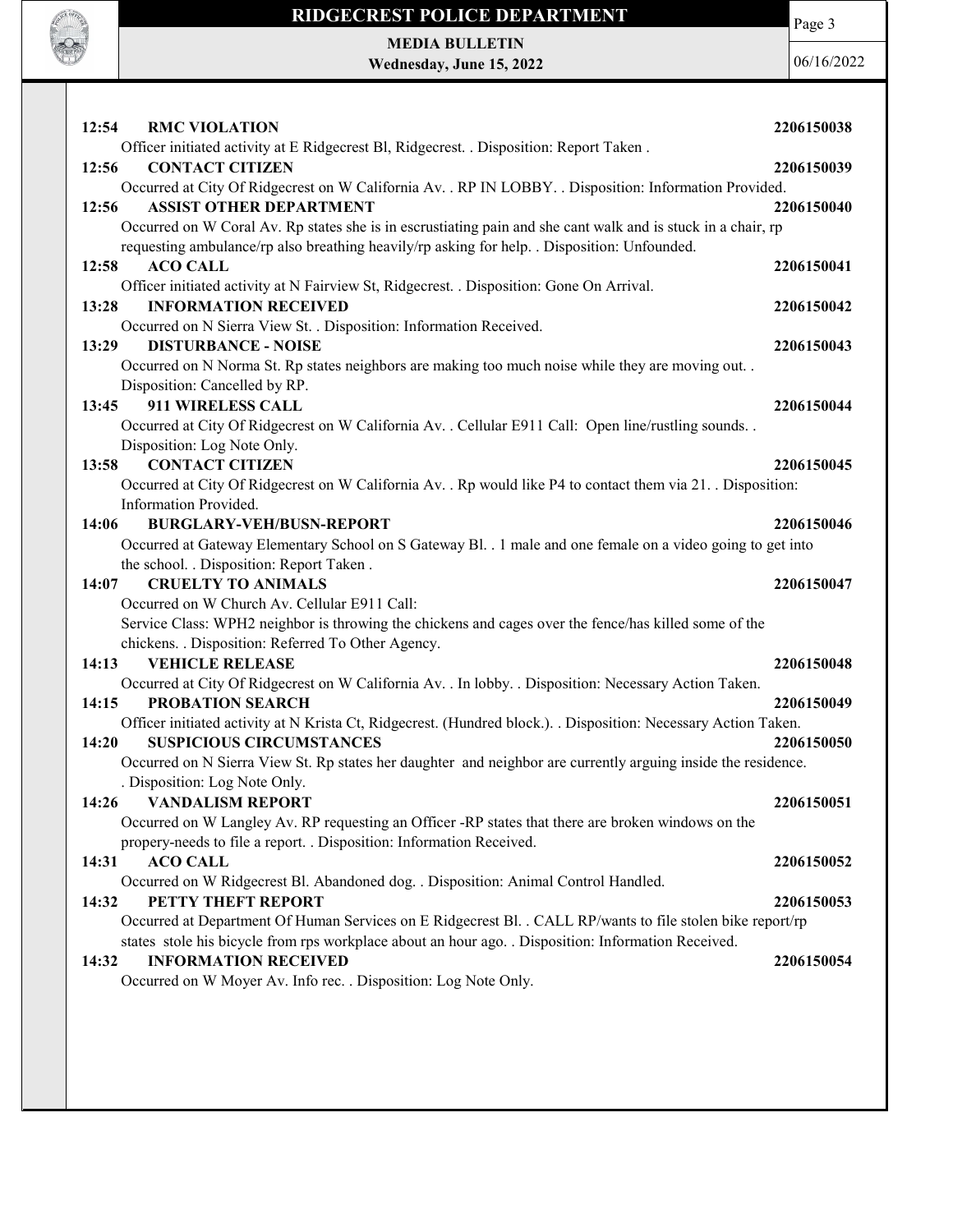

MEDIA BULLETIN Wednesday, June 15, 2022 Page 4

| 15:02<br><b>WARRANT ARREST</b>                                                                                | 2206150055 |
|---------------------------------------------------------------------------------------------------------------|------------|
| Occurred at City Of Ridgecrest on W California Av. . Rp in the lobby-                                         |            |
| SA/Mighelli, Michael Andrew Jr 08/02/93 on three warrants:                                                    |            |
| RM053721A Bail/32K Chg/14601.1(a) VC                                                                          |            |
| RM052101A Bail/32K Chg/11550(a) HS<br>RM055999A Bail/1K Chg/12500(a) VC                                       |            |
| Cited/rel'd from RPD. . Disposition: Arrest Made.                                                             |            |
| <b>JUVENILE PROBLEM</b><br>15:32                                                                              | 2206150056 |
| Occurred at Pearson Park on W Vicki Av/N Downs St. . 3 juv on top of the roof-running around- people are      |            |
| afraid they are going to fall. . Disposition: Unable To Locate.                                               |            |
| <b>STOLEN VEHICLE REPORT</b><br>15:36                                                                         | 2206150057 |
| Occurred on N Sahara Dr. RP WOULD LIKE TO REPORT A STOLEN VEHICLE. . Disposition: Report Taken.               |            |
| <b>THEFT OF IDENTIFICATION</b><br>15:40                                                                       | 2206150058 |
| Occurred at City Of Ridgecrest on W California Av. . RP IN LOBBY WOULD LIKE TO FILE AN ID THEFT               |            |
| REPORT. . Disposition: Information Provided.                                                                  |            |
| <b>VEHICLE RELEASE</b><br>15:58                                                                               | 2206150059 |
| Occurred at City Of Ridgecrest on W California Av. . VEH RELEASE 22-1003. . Disposition: Necessary Action     |            |
| Taken.                                                                                                        |            |
| 16:07<br><b>MEDICAL AID</b>                                                                                   | 2206150060 |
| Occurred on W Robertson Av. Cellular E911 Call: Service Class: WPH2 MEDAID. . Disposition: Referred To        |            |
| Other Agency.                                                                                                 |            |
| <b>ACO - ANIMAL BITE</b><br>16:27                                                                             | 2206150061 |
| Officer initiated activity at E Kashmir Ln, Ridgecrest. . Disposition: Animal Control Handled.                |            |
| <b>CONTACT CITIZEN</b><br>16:44                                                                               | 2206150062 |
| Occurred at City Of Ridgecrest on W California Av. . RP needs date/time camera footage requested. Via 21. .   |            |
| Disposition: Information Provided.                                                                            |            |
| 16:45<br><b>WARRANT ARREST</b>                                                                                | 2206150063 |
| Occurred at City Of Ridgecrest on W California Av. . SA/Valdez, Jesus Daniel 09/14/1973 RM056018A Bail/20K    |            |
| CHGS/243 (e) (1)/273.6(A) PC SUPP 22-589<br>Posted Bond and Released from RPD. . Disposition:<br>Arrest Made. |            |
| 16:48<br><b>DISTURBANCE - VERBAL</b>                                                                          | 2206150064 |
| Occurred at Pearson's Towing on W Inyokern Rd. . RP having issues with tow company trying to get his veh. .   |            |
| Disposition: Cancelled by RP.                                                                                 |            |
| <b>ACO CALL</b><br>16:48                                                                                      | 2206150065 |
| Officer initiated activity at W Willow Av, Ridgecrest. . Disposition: Animal Control Handled.                 |            |
| <b>ACO - ANIMAL BITE</b><br>17:04                                                                             | 2206150066 |
| Officer initiated activity at S Lilac Sq, Ridgecrest. . Disposition: Animal Control Handled.                  |            |
| 17:06<br><b>LAND TRESPASS</b>                                                                                 | 2206150067 |
| Occurred at Sands Mobile Home Park on W Ridgecrest Bl. . RP states person is trespassing/RP has               |            |
| photo/trailer blue/white pickup truck. . Disposition: Checks Ok.                                              |            |
| 911 WIRELESS CALL<br>17:07                                                                                    | 2206150068 |
| Occurred on N Apache Ln. (Hundred block.)                                                                     |            |
| Cellular E911 Call: Service Class: W911 Child playing with phone. . Disposition: Log Note Only.               |            |
| <b>INFORMATION</b><br>17:32                                                                                   | 2206150071 |
| Occurred at City Of Ridgecrest on W California Av. . Information received. . Disposition: Log Note Only.      |            |
| <b>CONTACT CITIZEN</b><br>18:16                                                                               | 2206150072 |
| Occurred on W Ridgecrest Bl. Found footage requested by Officer. . Disposition: Necessary Action Taken.       |            |
|                                                                                                               |            |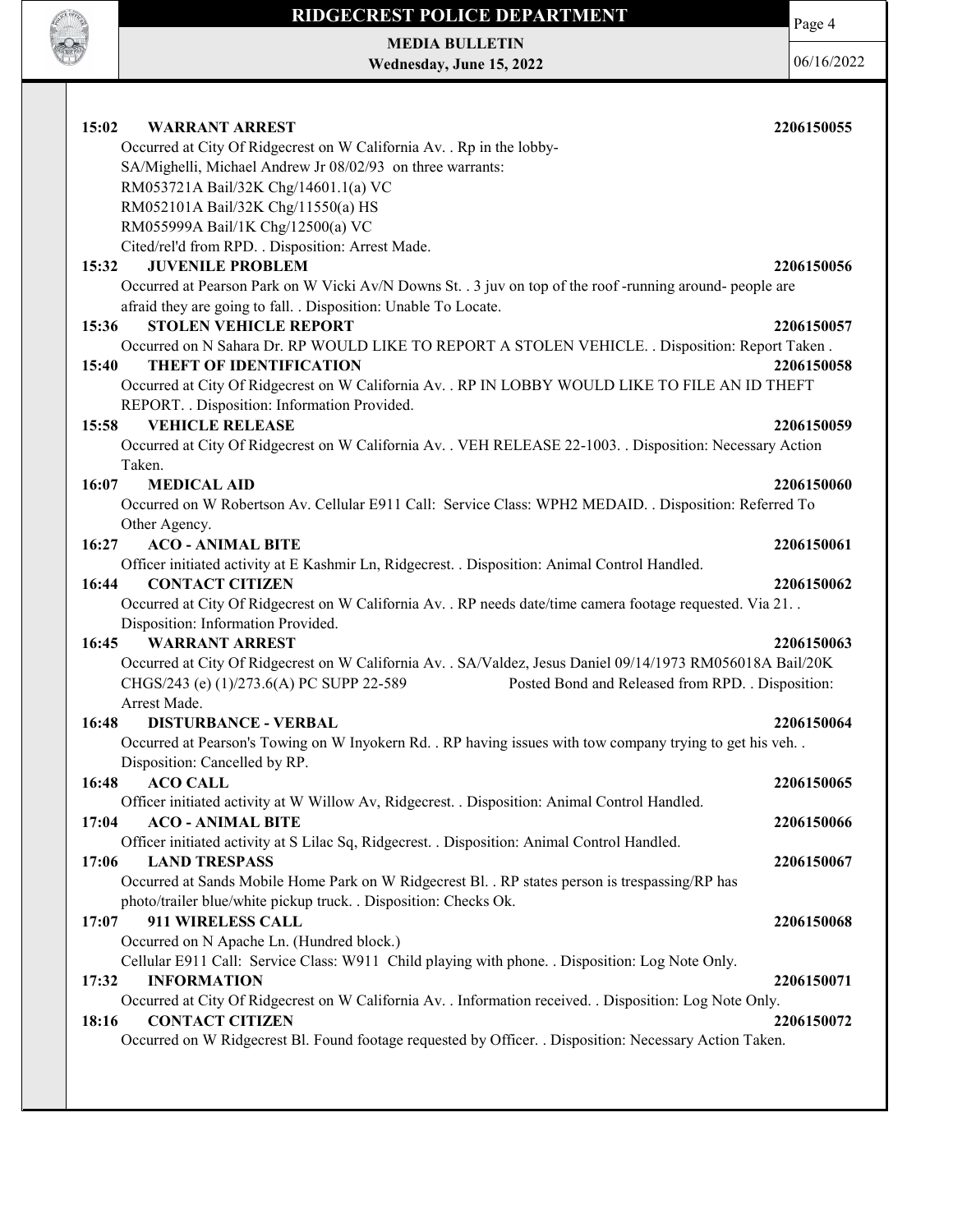

MEDIA BULLETIN Wednesday, June 15, 2022 Page 5

| Officer initiated activity at W Ward Av, Ridgecrest. (Hundred block.). . Disposition: Citation.<br>18:32<br><b>THEFT</b><br>2206150074<br>Occurred at City Of Ridgecrest on W California Av. . At station re theft of food from Freedom Park area. .<br>Disposition: Necessary Action Taken.<br><b>ACO CALL</b><br>18:50<br>2206150075<br>Occurred on E Wasp Av. (Hundred block.) RP enrt shelter. . Disposition: Animal Control Handled.<br>18:54<br><b>TRAFFIC STOP</b><br>2206150076<br>Officer initiated activity at W Ward Av, Ridgecrest. (Hundred block.). . Disposition: Citation.<br>19:01<br>911 FOLLOW UP<br>2206150077<br>Occurred on E Commercial Av. Service Class: RESD Abandoned line. On callback someone answered, quick<br>disconnect. . Disposition: Checks Ok.<br>19:14<br><b>MEDICAL AID</b><br>2206150078<br>Occurred on S Farragut St. Cellular E911 Call: Service Class: W911 MEDAID. . Disposition: Referred To Other<br>Agency.<br><b>FOLLOW UP</b><br>19:17<br>2206150079<br>Officer initiated activity at W Langley Av, Ridgecrest. . Disposition: Negative Contact.<br><b>UNWANTED SUBJECT</b><br>19:23<br>2206150080<br>Occurred on S Lumill St. RP stated her ex walked up and handed a photo album to daughter. Just left towards |
|--------------------------------------------------------------------------------------------------------------------------------------------------------------------------------------------------------------------------------------------------------------------------------------------------------------------------------------------------------------------------------------------------------------------------------------------------------------------------------------------------------------------------------------------------------------------------------------------------------------------------------------------------------------------------------------------------------------------------------------------------------------------------------------------------------------------------------------------------------------------------------------------------------------------------------------------------------------------------------------------------------------------------------------------------------------------------------------------------------------------------------------------------------------------------------------------------------------------------------------------------------------------|
|                                                                                                                                                                                                                                                                                                                                                                                                                                                                                                                                                                                                                                                                                                                                                                                                                                                                                                                                                                                                                                                                                                                                                                                                                                                                    |
|                                                                                                                                                                                                                                                                                                                                                                                                                                                                                                                                                                                                                                                                                                                                                                                                                                                                                                                                                                                                                                                                                                                                                                                                                                                                    |
|                                                                                                                                                                                                                                                                                                                                                                                                                                                                                                                                                                                                                                                                                                                                                                                                                                                                                                                                                                                                                                                                                                                                                                                                                                                                    |
|                                                                                                                                                                                                                                                                                                                                                                                                                                                                                                                                                                                                                                                                                                                                                                                                                                                                                                                                                                                                                                                                                                                                                                                                                                                                    |
|                                                                                                                                                                                                                                                                                                                                                                                                                                                                                                                                                                                                                                                                                                                                                                                                                                                                                                                                                                                                                                                                                                                                                                                                                                                                    |
|                                                                                                                                                                                                                                                                                                                                                                                                                                                                                                                                                                                                                                                                                                                                                                                                                                                                                                                                                                                                                                                                                                                                                                                                                                                                    |
|                                                                                                                                                                                                                                                                                                                                                                                                                                                                                                                                                                                                                                                                                                                                                                                                                                                                                                                                                                                                                                                                                                                                                                                                                                                                    |
|                                                                                                                                                                                                                                                                                                                                                                                                                                                                                                                                                                                                                                                                                                                                                                                                                                                                                                                                                                                                                                                                                                                                                                                                                                                                    |
|                                                                                                                                                                                                                                                                                                                                                                                                                                                                                                                                                                                                                                                                                                                                                                                                                                                                                                                                                                                                                                                                                                                                                                                                                                                                    |
|                                                                                                                                                                                                                                                                                                                                                                                                                                                                                                                                                                                                                                                                                                                                                                                                                                                                                                                                                                                                                                                                                                                                                                                                                                                                    |
|                                                                                                                                                                                                                                                                                                                                                                                                                                                                                                                                                                                                                                                                                                                                                                                                                                                                                                                                                                                                                                                                                                                                                                                                                                                                    |
|                                                                                                                                                                                                                                                                                                                                                                                                                                                                                                                                                                                                                                                                                                                                                                                                                                                                                                                                                                                                                                                                                                                                                                                                                                                                    |
|                                                                                                                                                                                                                                                                                                                                                                                                                                                                                                                                                                                                                                                                                                                                                                                                                                                                                                                                                                                                                                                                                                                                                                                                                                                                    |
|                                                                                                                                                                                                                                                                                                                                                                                                                                                                                                                                                                                                                                                                                                                                                                                                                                                                                                                                                                                                                                                                                                                                                                                                                                                                    |
|                                                                                                                                                                                                                                                                                                                                                                                                                                                                                                                                                                                                                                                                                                                                                                                                                                                                                                                                                                                                                                                                                                                                                                                                                                                                    |
|                                                                                                                                                                                                                                                                                                                                                                                                                                                                                                                                                                                                                                                                                                                                                                                                                                                                                                                                                                                                                                                                                                                                                                                                                                                                    |
| China Lake. . Disposition: Gone Prior to Arrival.                                                                                                                                                                                                                                                                                                                                                                                                                                                                                                                                                                                                                                                                                                                                                                                                                                                                                                                                                                                                                                                                                                                                                                                                                  |
| <b>RMC VIOLATION</b><br>2206150081<br>19:35                                                                                                                                                                                                                                                                                                                                                                                                                                                                                                                                                                                                                                                                                                                                                                                                                                                                                                                                                                                                                                                                                                                                                                                                                        |
| Occurred on W Sonja Ct. RP wants to report a health hazard at neighbor's home. . Disposition: Necessary                                                                                                                                                                                                                                                                                                                                                                                                                                                                                                                                                                                                                                                                                                                                                                                                                                                                                                                                                                                                                                                                                                                                                            |
| Action Taken.                                                                                                                                                                                                                                                                                                                                                                                                                                                                                                                                                                                                                                                                                                                                                                                                                                                                                                                                                                                                                                                                                                                                                                                                                                                      |
| <b>SUSPICIOUS VEHICLE</b><br>2206150082<br>20:03                                                                                                                                                                                                                                                                                                                                                                                                                                                                                                                                                                                                                                                                                                                                                                                                                                                                                                                                                                                                                                                                                                                                                                                                                   |
| Occurred on S Ranger St. RP states there was a veh 2005 GMC White/ NB on Ranger /2 WMA's/1 wearing hat                                                                                                                                                                                                                                                                                                                                                                                                                                                                                                                                                                                                                                                                                                                                                                                                                                                                                                                                                                                                                                                                                                                                                             |
| was surveying a vacant house on the street as well as his partner while she was gardening. When he came<br>outside they fled. . Disposition: Information Provided.                                                                                                                                                                                                                                                                                                                                                                                                                                                                                                                                                                                                                                                                                                                                                                                                                                                                                                                                                                                                                                                                                                 |
| <b>CONTACT CITIZEN</b><br>20:31<br>2206150083                                                                                                                                                                                                                                                                                                                                                                                                                                                                                                                                                                                                                                                                                                                                                                                                                                                                                                                                                                                                                                                                                                                                                                                                                      |
| Occurred on N Capehart Ct. Call RP re DV R/O. . Disposition: Information Provided.                                                                                                                                                                                                                                                                                                                                                                                                                                                                                                                                                                                                                                                                                                                                                                                                                                                                                                                                                                                                                                                                                                                                                                                 |
| <b>CONTACT CITIZEN</b><br>20:45<br>2206150084                                                                                                                                                                                                                                                                                                                                                                                                                                                                                                                                                                                                                                                                                                                                                                                                                                                                                                                                                                                                                                                                                                                                                                                                                      |
| Occurred at City Of Ridgecrest on W California Av. . Call RP re 2206140070. . Disposition: Information                                                                                                                                                                                                                                                                                                                                                                                                                                                                                                                                                                                                                                                                                                                                                                                                                                                                                                                                                                                                                                                                                                                                                             |
| Provided.                                                                                                                                                                                                                                                                                                                                                                                                                                                                                                                                                                                                                                                                                                                                                                                                                                                                                                                                                                                                                                                                                                                                                                                                                                                          |
| 20:49<br><b>INFORMATION RECEIVED</b><br>2206150085                                                                                                                                                                                                                                                                                                                                                                                                                                                                                                                                                                                                                                                                                                                                                                                                                                                                                                                                                                                                                                                                                                                                                                                                                 |
| Occurred on W Moyer Av. Misc. . Disposition: Log Note Only.                                                                                                                                                                                                                                                                                                                                                                                                                                                                                                                                                                                                                                                                                                                                                                                                                                                                                                                                                                                                                                                                                                                                                                                                        |
| 2206150086<br><b>BURGLARY ALARM</b><br>21:23                                                                                                                                                                                                                                                                                                                                                                                                                                                                                                                                                                                                                                                                                                                                                                                                                                                                                                                                                                                                                                                                                                                                                                                                                       |
| Occurred on E Ridgecrest Bl. Area of activation - back door. . Disposition: False Alarm.                                                                                                                                                                                                                                                                                                                                                                                                                                                                                                                                                                                                                                                                                                                                                                                                                                                                                                                                                                                                                                                                                                                                                                           |
| STOLEN VEHICLE IN PROGRESS/JUST OCC<br>2206150087<br>21:42                                                                                                                                                                                                                                                                                                                                                                                                                                                                                                                                                                                                                                                                                                                                                                                                                                                                                                                                                                                                                                                                                                                                                                                                         |
| Occurred at Saddas Eastridge Market on E Ridgecrest Bl. . Service Class: BUSN Yukon/lg blk with silver                                                                                                                                                                                                                                                                                                                                                                                                                                                                                                                                                                                                                                                                                                                                                                                                                                                                                                                                                                                                                                                                                                                                                             |
| rims/2003 truck                                                                                                                                                                                                                                                                                                                                                                                                                                                                                                                                                                                                                                                                                                                                                                                                                                                                                                                                                                                                                                                                                                                                                                                                                                                    |
| SA/Jeter, Larrane 01/14/85 chg/VC 10851(A); VC 23152(F); PC 69; PC 148(A)(1) booked CRF. . Disposition:                                                                                                                                                                                                                                                                                                                                                                                                                                                                                                                                                                                                                                                                                                                                                                                                                                                                                                                                                                                                                                                                                                                                                            |
| Arrest Made.                                                                                                                                                                                                                                                                                                                                                                                                                                                                                                                                                                                                                                                                                                                                                                                                                                                                                                                                                                                                                                                                                                                                                                                                                                                       |
| <b>SUSPICIOUS VEHICLE</b><br>2206150088<br>22:32                                                                                                                                                                                                                                                                                                                                                                                                                                                                                                                                                                                                                                                                                                                                                                                                                                                                                                                                                                                                                                                                                                                                                                                                                   |
| Occurred at City Of Ridgecrest on W California Av. . Silver dodge with wma and door open. . Disposition:<br>Checks Ok.                                                                                                                                                                                                                                                                                                                                                                                                                                                                                                                                                                                                                                                                                                                                                                                                                                                                                                                                                                                                                                                                                                                                             |
| <b>LAND TRESPASS</b><br>2206150089<br>22:51                                                                                                                                                                                                                                                                                                                                                                                                                                                                                                                                                                                                                                                                                                                                                                                                                                                                                                                                                                                                                                                                                                                                                                                                                        |
| Occurred at Rodeway Inn And Suites Heritage on N Norma St. . Cellular E911 Call: Service Class: W911 anon                                                                                                                                                                                                                                                                                                                                                                                                                                                                                                                                                                                                                                                                                                                                                                                                                                                                                                                                                                                                                                                                                                                                                          |
| rp states there are 2 people in the pool. . Disposition: Checks Ok.                                                                                                                                                                                                                                                                                                                                                                                                                                                                                                                                                                                                                                                                                                                                                                                                                                                                                                                                                                                                                                                                                                                                                                                                |
|                                                                                                                                                                                                                                                                                                                                                                                                                                                                                                                                                                                                                                                                                                                                                                                                                                                                                                                                                                                                                                                                                                                                                                                                                                                                    |
|                                                                                                                                                                                                                                                                                                                                                                                                                                                                                                                                                                                                                                                                                                                                                                                                                                                                                                                                                                                                                                                                                                                                                                                                                                                                    |
|                                                                                                                                                                                                                                                                                                                                                                                                                                                                                                                                                                                                                                                                                                                                                                                                                                                                                                                                                                                                                                                                                                                                                                                                                                                                    |